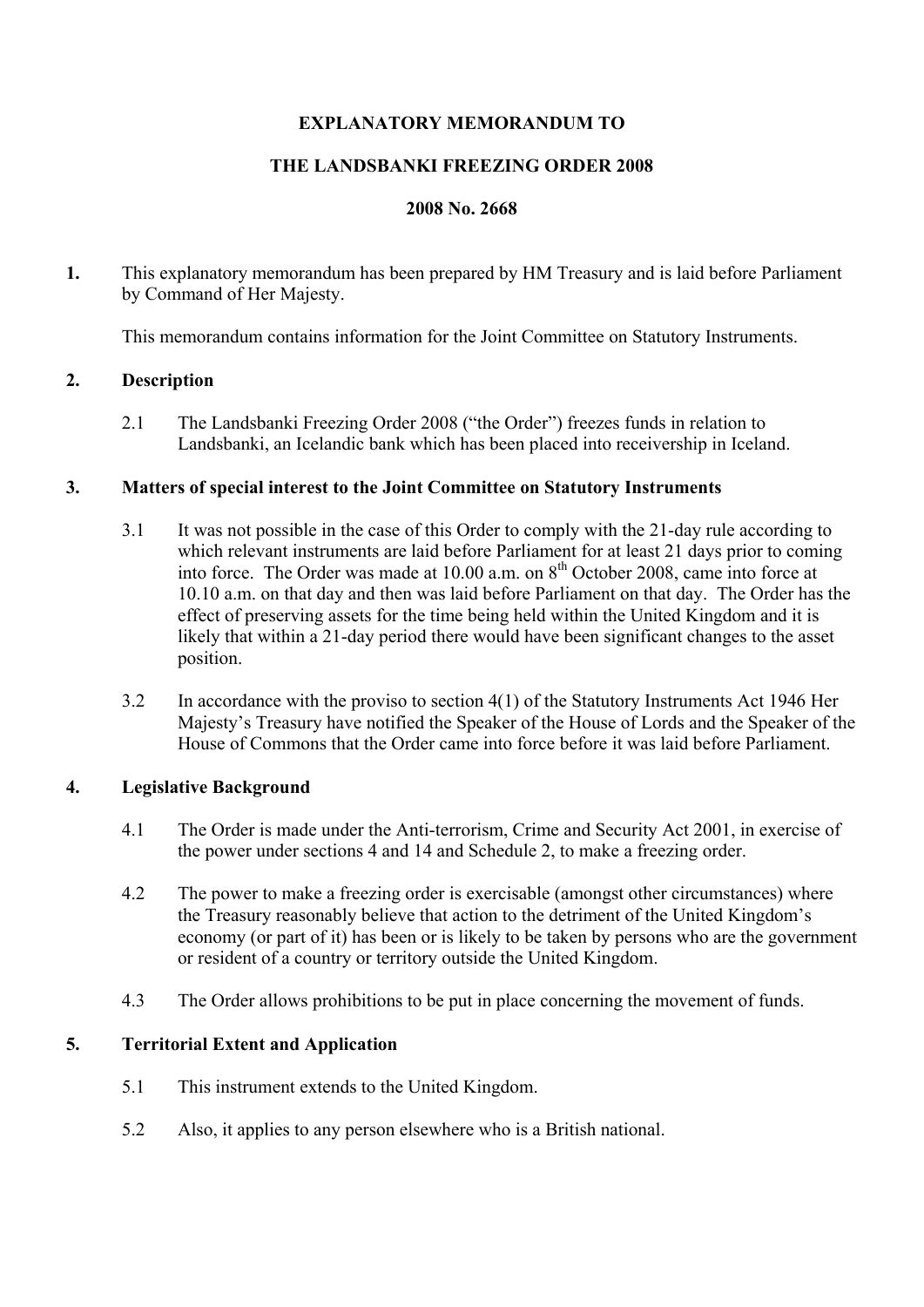# **6. European Convention on Human Rights**

The Chancellor of the Exchequer has made the following statement regarding Human Rights:

In my view the provisions of the Landsbanki Freezing Order 2008 are compatible with the Convention rights

# **7. Policy background**

7.1 The action taken by the Icelandic Government to use the assets of Landsbanki to protect only Icelandic savers is of severe detriment to UK creditors, including a large number of retail depositors. The Treasury is using powers available under Part 2 of the Anti-Terrorism, Crime and Security Act 2001 to prevent Lansbanki assets from being transferred out of the UK.

#### **8. Impact**

8.1 A Regulatory Impact Assessment is attached to this memorandum.

## **9. Contact**

Hannah Gurga at HM Treasury 1 Horse Guards Road, London SW1A 2HQ. Tel: 020-7270 4345 or e-mail: Hannah.gurga@hm-treasury.x.gsi.gov.uk can answer any queries regarding the instrument.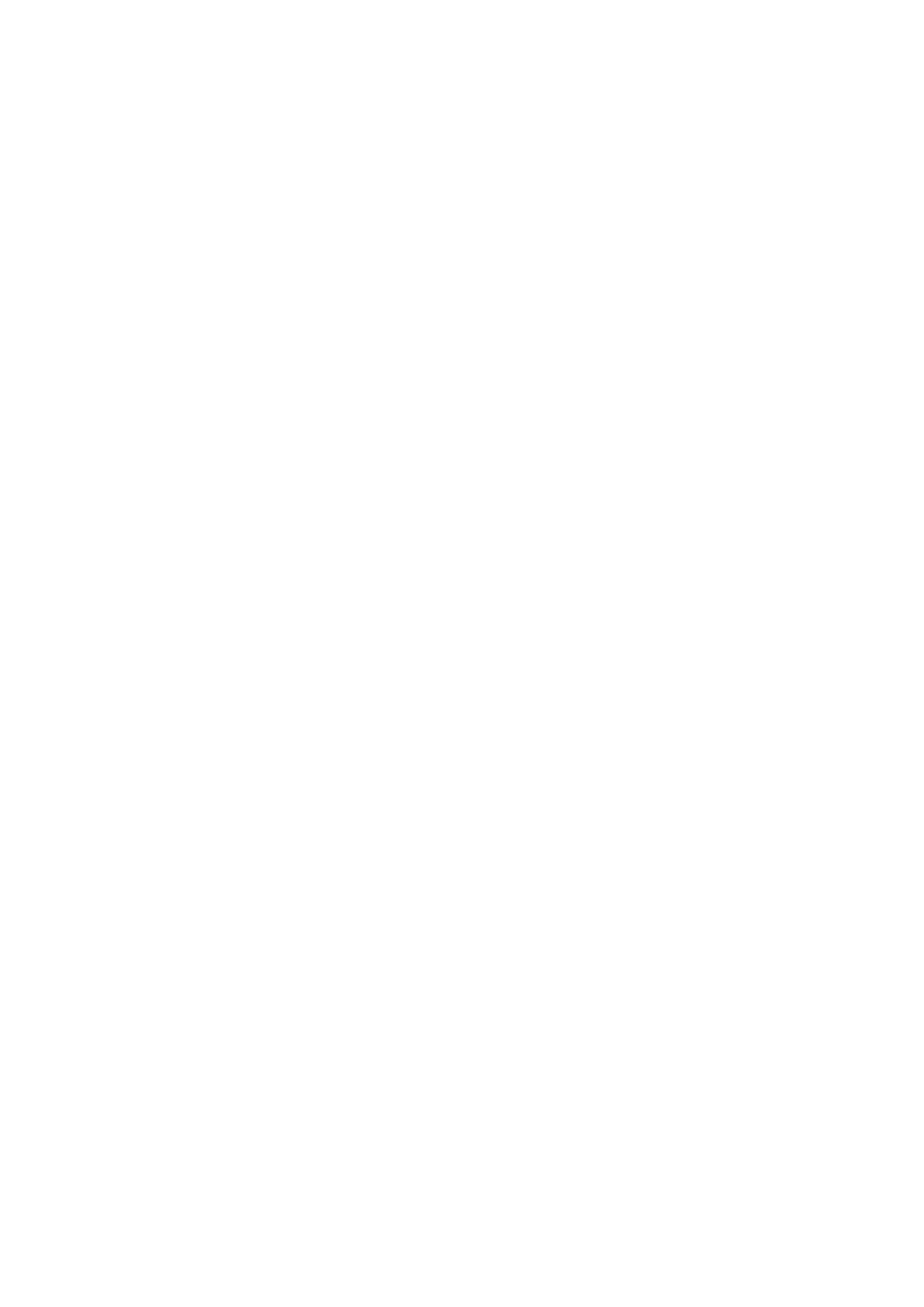| <b>Summary: Intervention &amp; Options</b>                                   |                                                                             |                    |
|------------------------------------------------------------------------------|-----------------------------------------------------------------------------|--------------------|
| <b>Department /Agency:</b><br><b>HMT</b>                                     | Title:<br><b>Impact Assessment of the Landsbanki Freezing Order</b><br>2008 |                    |
| <b>Stage: Implementation</b>                                                 | <b>Version: 1</b>                                                           | Date: October 2008 |
| <b>Related Publications: The Anti-terrorism, Crime and Security Act 2001</b> |                                                                             |                    |

#### **Available to view or download at:**

http://www.hm-treasury.gov.uk

#### **Contact for enquiries:**  $\qquad \qquad$  **Telephone:**  $\qquad \qquad$  **Telephone:**  $\qquad \qquad$

#### What is the problem under consideration? Why is government intervention necessary?

The Icelandic authorities have announced that Landsbanki has been placed into receivership but has not given any indication as to how overseas creditors will be dealt with. The Icelandic Government has also announced a guarantee of all depositors in Icelandic branches. However, overseas depositors have not been covered by the guarantee. This exclusion on grounds of nationality is discriminatory and unlawful under the rules governing the European Economic Area. The UK government is taking action to ensure that Landsbanki assets are not transferred from the UK until the position of UK creditors becomes clearer. The UK authorities are seeking to work constructively with the Icelandic authorities to ensure a speedy resolution.

What are the policy objectives and the intended effects? To avoid detriment to the UK economy.

# **What policy options have been considered? Please justify any preferred option.**

The purpose of the Order is to prohibit the movement of funds of the Icelandic bank Landsbanki, from its UK.branch, known as Icesave. The Government has considered carefully the need for intervention, but having weighed up the various considerations, has assessed that freezing Landsbanki assets is the most effective means of avoiding detriment to the UK economy caused by the situation in Landsbanki.

When will the policy be reviewed to establish the actual costs and benefits and the achievement of the desired effects?

The Government will review the costs and benefits of this action once the position of UK creditors is clearer.